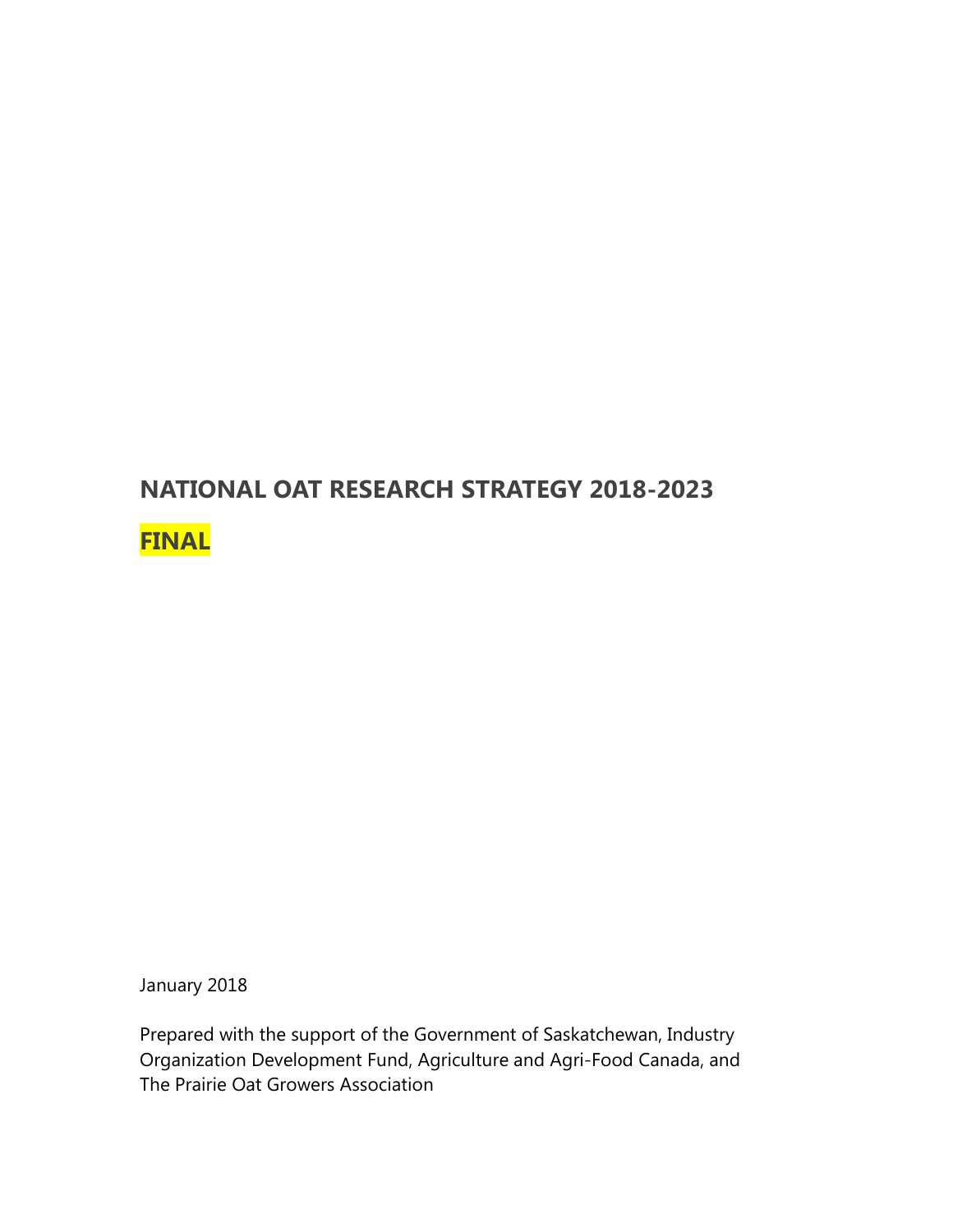### **Table of Contents**

| Appendix - List of Invitees and Contributors to Survey,<br>Workshop and Review of Strategy, including December 12, 2017 Call 14 |  |
|---------------------------------------------------------------------------------------------------------------------------------|--|
|                                                                                                                                 |  |
|                                                                                                                                 |  |
|                                                                                                                                 |  |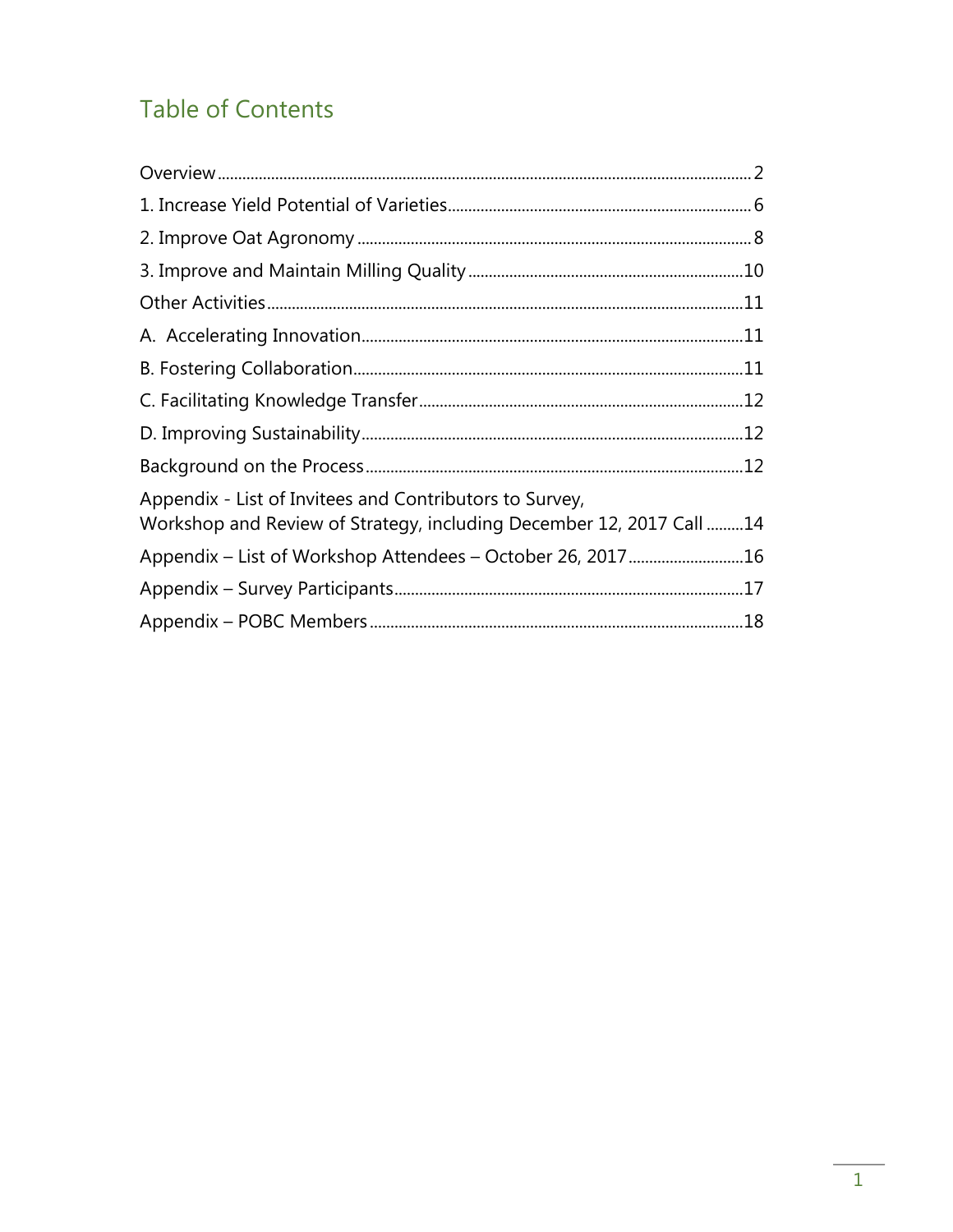#### <span id="page-2-0"></span>**Overview**

**Oats are a vital part of the Canadian cropping rotation. Canada is the largest exporter of oats in the world and has a premier reputation for quality production. This success is underpinned by good research, so a National Research Strategy for Oats has been developed with all parts of the value chain involved.** 

Throughout the visioning process, there was a thread of concern that oats are not always competitive with other cropping options. The crop acreage has remained relatively steady and yield gains have been made but, when compared to canola, lentils and soy, oats are not seeing the same returns for farmers.

Support for varietal development of oats as well as research into best crop practices are important. Getting vital information into the hands of farmers on growing oats, is part of the success in keeping oats in the crop rotation on the Prairies, which leads to getting consumers the quality products they want.

The action plan emphasizes the need to support the entire production cycle of oats from breeding to end use. It was also noted that any efforts to increase demand must walk hand-in-hand with efforts to increase productivity.

Emerging clearly, was the need to put more emphasis on the agronomic innovations that make oat production better. There is also the opportunity to heighten the communication of best practices and to hone in on the vital question of profitability.

The priorities in research were grouped in three agreed pillars: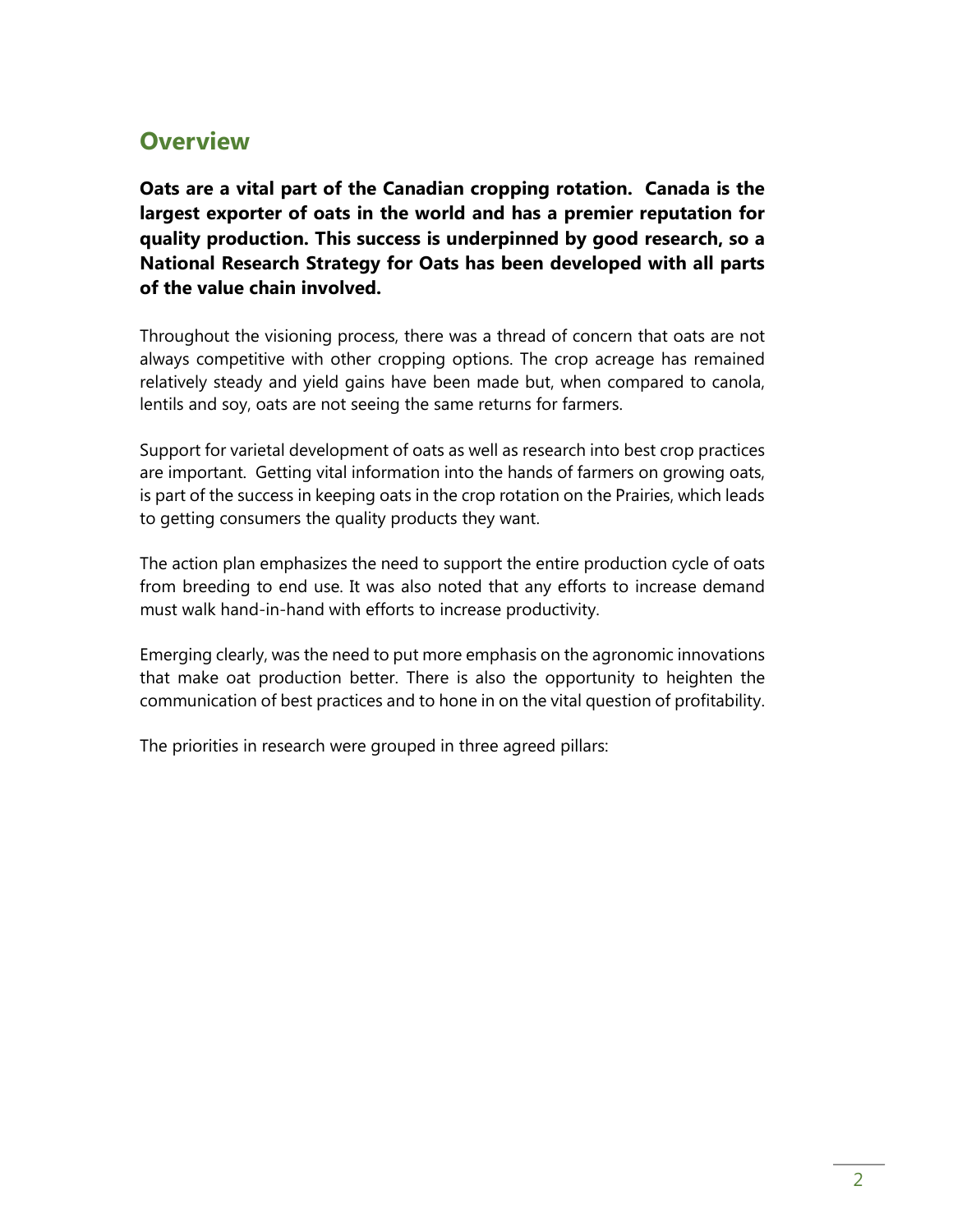

An emphasis on variety development underpins the success in fostering productivity. It also reflects a will to focus more co-ordinating breeding programmes supported by bioinformatics and genomics to accelerate progress on oat breeding, while providing support for regional testing and infrastructure. Generally, in all areas, it was agreed that success depends on more focus on varieties and the packages needed to support them, as well as regional recommendations on best varietal performers.

Supporting innovation in increased oat yield, lodging resistance, weight, and disease resistance (particularly crown rust) are among the top priorities. End users mentioned qualities such as beta-glucan and farmers mentioned factors like yield and harvestability, but all shared a common interest in improving the crop and its returns and could see the merits of improvements in all aspects of the crop.

In particular, there was consensus that the "lowest hanging fruit" was more emphasis on agronomic recommendations that can be clearly communicated to producers. Plots show high yield potentials, but there are still low yields on many farms. It is time to encourage more investment into agronomics. The pillar to *Improve Oat Agronomy* needs greater action, and it was felt all parts of the value chain could contribute meaningfully to progress. Improvements in clear, concise recommendations and using multiple channels to convey them could have the most immediate results on oat yields. More ambitious goals to improve agronomy testing and extension are also in the longer-term plan. By using better strategies for knowledge transfer, including existing networks from other crops, it is possible to increase impact on the ground.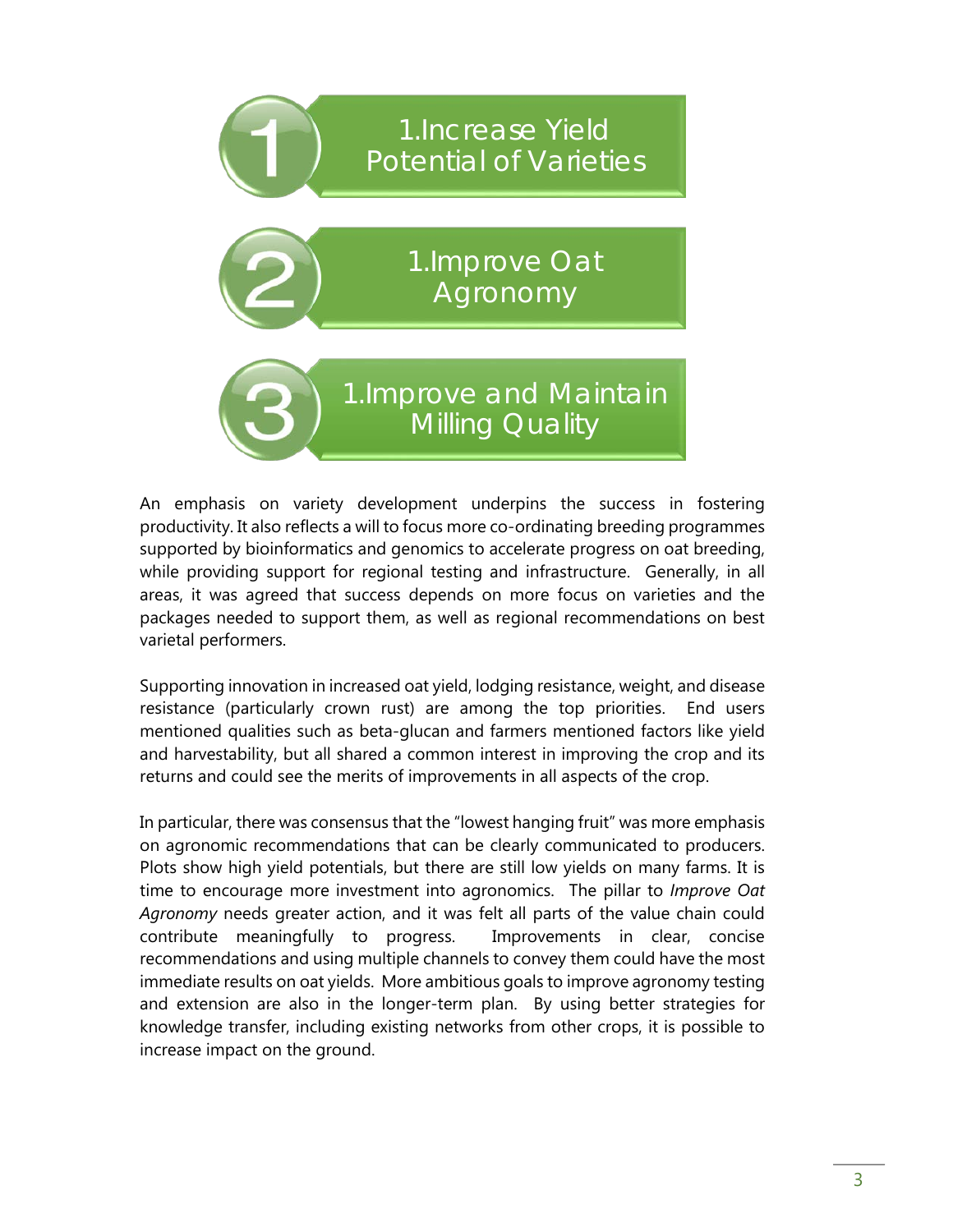In the area of milling quality, key targets to meet specifications were reiterated. It was noted in some years the specifications have fallen below needed levels, particularly on beta-glucan.

Beyond this strategy, discussions of future aspirations to improve the role of oats in a healthy diet can also be explored, such as higher fibre content, etc. However, in the next five years, creating a greater level of consistency in meeting key milling criteria was seen as most important. To measure success in each area overarching goals, targets and measures were set.

| 1) Increase Yield Potential of Varities                                                                                   |                                                                                                                                       |                                                                                                                                                                     |  |
|---------------------------------------------------------------------------------------------------------------------------|---------------------------------------------------------------------------------------------------------------------------------------|---------------------------------------------------------------------------------------------------------------------------------------------------------------------|--|
| <b>GOAL</b>                                                                                                               | <b>TARGET</b>                                                                                                                         | <b>MEASURE</b>                                                                                                                                                      |  |
| Continuous and<br>coordinated Investment in<br>breeding and agronomy<br>programmes to improve<br>yield potential per year | Increase yields of new<br>varieties by ≥2% per<br>year, relative to<br>provincial checks, until<br>2023, while maintaining<br>quality | Consolidated rolling 5-year average<br>based on registration data (co-op<br>performance trials)<br>AAFC to set a measurement for<br>advanced breeding lines of AAFC |  |
|                                                                                                                           | and desired agronomic<br>characteristics.                                                                                             | programme in east and west and test<br>against these checks                                                                                                         |  |

| 1) Improve Oat Agronomy                                                                            |                                                                                     |                                                                                                        |  |
|----------------------------------------------------------------------------------------------------|-------------------------------------------------------------------------------------|--------------------------------------------------------------------------------------------------------|--|
| <b>GOAL</b>                                                                                        | <b>TARGET</b>                                                                       | <b>MEASURE</b>                                                                                         |  |
| Increase reliability of oat<br>yield and quality through<br>better use of agronomic<br>information | >3% a year increase<br>until 2023<br>Consider accelerating<br>that rate after 2023. | Consolidated rolling 5-year<br>average based on Stats Canada<br>total yield by province and<br>region. |  |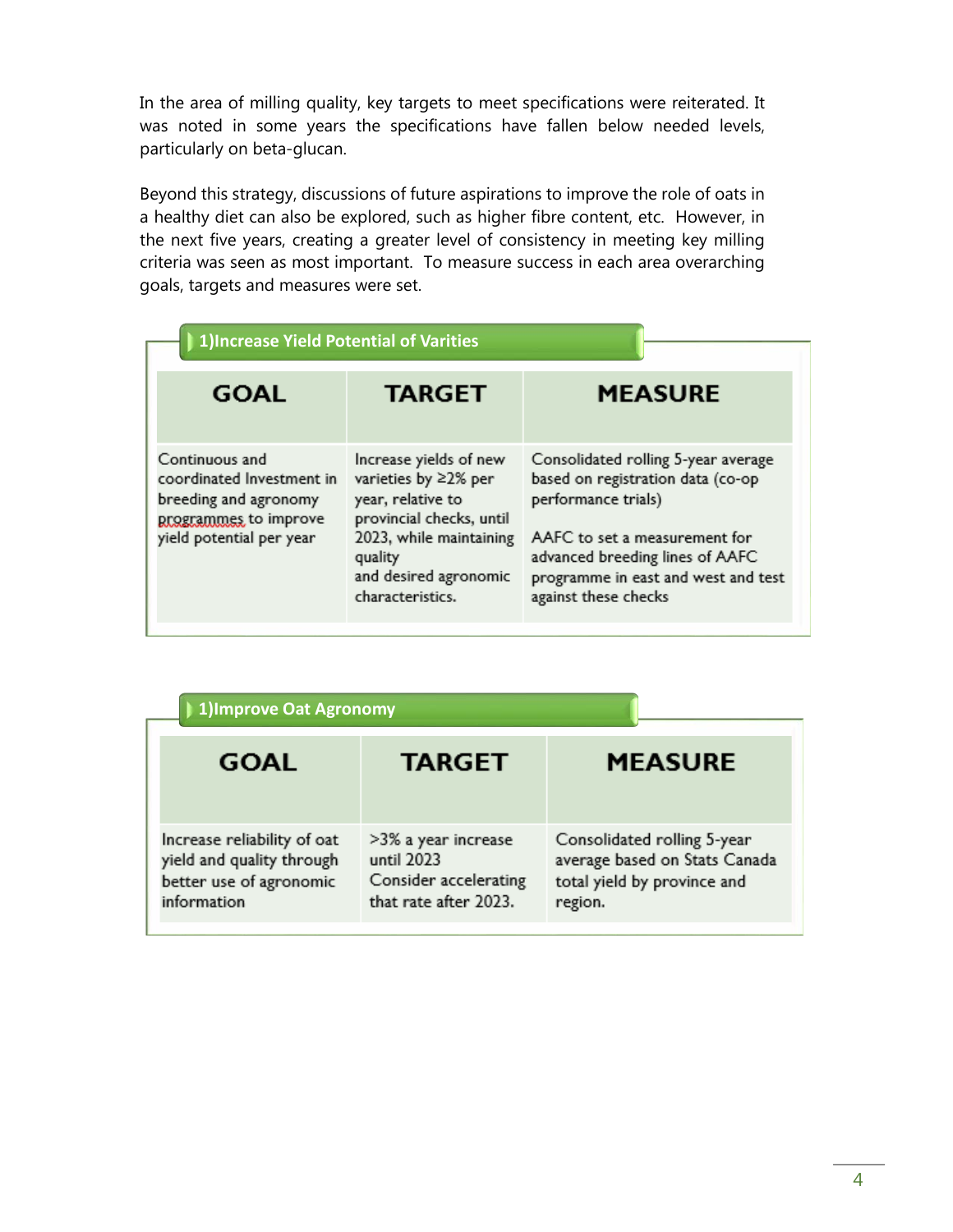| 1) Improve and Maintain Milling Quality     |                                                                                                                                                                                                              |                                                                                                                                                                                                        |
|---------------------------------------------|--------------------------------------------------------------------------------------------------------------------------------------------------------------------------------------------------------------|--------------------------------------------------------------------------------------------------------------------------------------------------------------------------------------------------------|
| <b>GOAL</b>                                 | <b>TARGET</b>                                                                                                                                                                                                | <b>MEASURE</b>                                                                                                                                                                                         |
| Improve entire value chain<br>profitability | Ensure all quality<br>measures are being met<br>with a focus by 2023 to<br>increase stability,<br>predictability and<br>reliability of B-glucan<br>levels in milling oat<br>varieties<br>across environments | Crop meets the following<br>specifications year after year:<br>04.5% B-glucan, minimum<br>75.0% Groat<br>13.0% Protein, minimum<br>07.5% Oil content, maximum<br>10.0% Total dietary fibre,<br>minimum |

\*The list provided under "Measures" is reflective of the Prairie Grain Development Committee (PGDC) approved amounts. This list should be reflective of the latest PGDC standards at any time and therefore will change.

Goals, targets and measures were set in each area and will be reported on by all oat researchers to the group as a whole at an annual conference call of the organisations participating in the strategy (see Appendix A).

The action plan developed surrounding these research priorities will be used to guide research, mobilize activities to steward funds with integrated long-term solutions in mind. Specific actions were identified and groups were allocated leadership for them.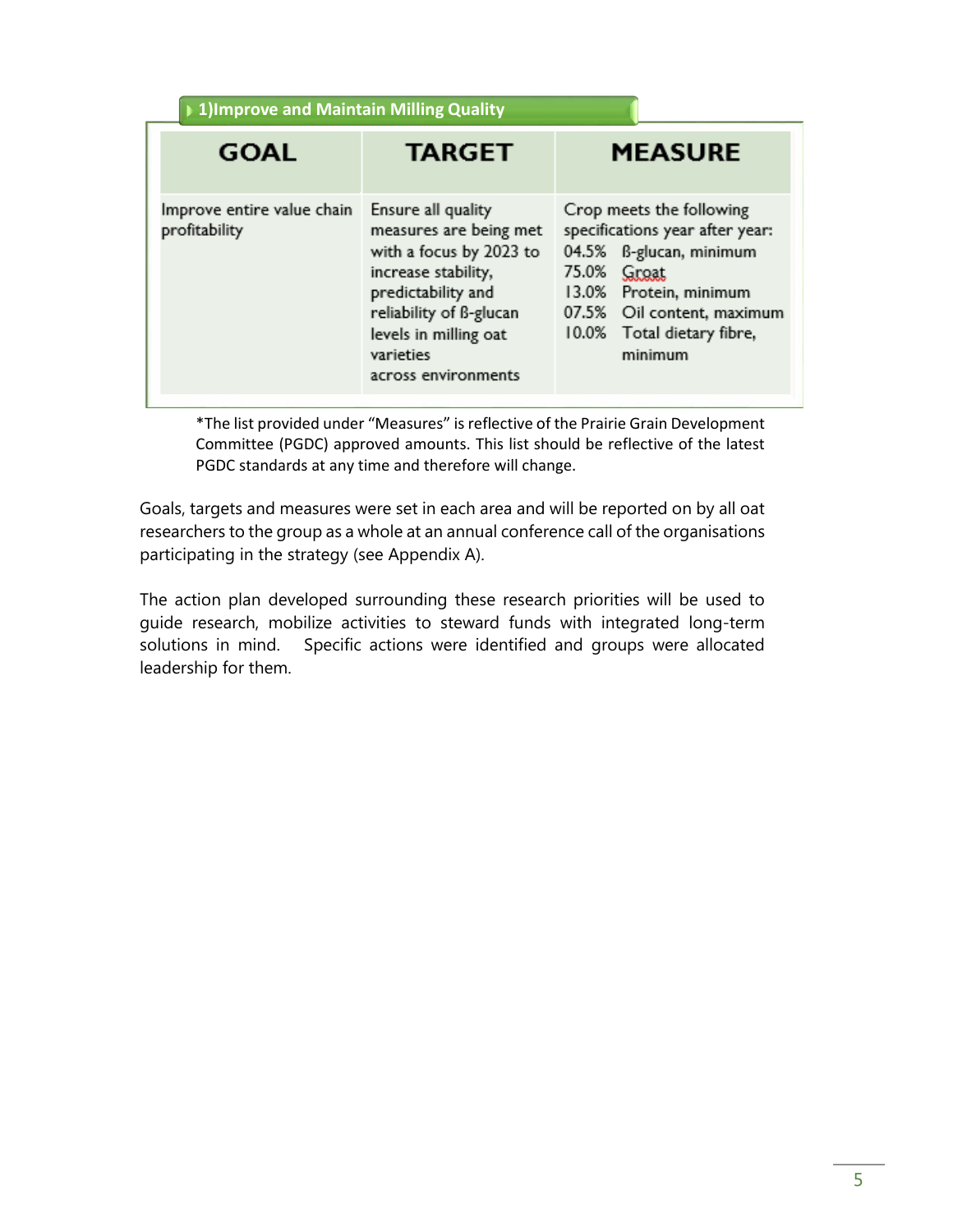#### <span id="page-6-0"></span>**Increase Yield Potential of Varieties** 1

| m                     | <b>GOAL</b>                                                                              | <b>TARGET</b>                                                                                                                    | <b>MEASURE</b>                                                                                                                     |
|-----------------------|------------------------------------------------------------------------------------------|----------------------------------------------------------------------------------------------------------------------------------|------------------------------------------------------------------------------------------------------------------------------------|
| 202<br>$\overline{5}$ | Continuous and<br>coordinated<br>Investment in breeding<br>and agronomy<br>programmes to | Increase yields of new<br>varieties by $\geq$ 2% per<br>year, relative to<br>provincial checks, until<br>2023, while maintaining | Consolidated rolling 5-year<br>average based on<br>registration data (co-op<br>performance trials)                                 |
| <b>Z017</b>           | improve yield potential<br>per year                                                      | quality<br>and desired agronomic<br>characteristics.                                                                             | AAFC to set a measurement<br>for advanced breeding lines<br>of AAFC programme in east<br>and west and test against<br>these checks |

| <b>Area of</b><br><b>Focus</b> | <b>Action</b>                                                                                                                                                                                 | <b>Lead</b>                                                                          |
|--------------------------------|-----------------------------------------------------------------------------------------------------------------------------------------------------------------------------------------------|--------------------------------------------------------------------------------------|
| <b>BREEDING</b>                | To achieve or better AC Morgan yield<br>or (eastern "check" for Eastern<br>Canada) through a comprehensive<br>collaborative advanced line testing<br>effort between Canadian oat<br>breeders. | • Mitchell Fetch, Yan                                                                |
|                                | Address shattering resistance through<br>breeding                                                                                                                                             | $\bullet$ AAFC<br>(Brandon and Ottawa)<br>$\bullet$ U of S<br>• Oat Advantage (Dyck) |
|                                | Explore new technologies and new<br>breeding tools (such as gene editing)                                                                                                                     | • AAFC                                                                               |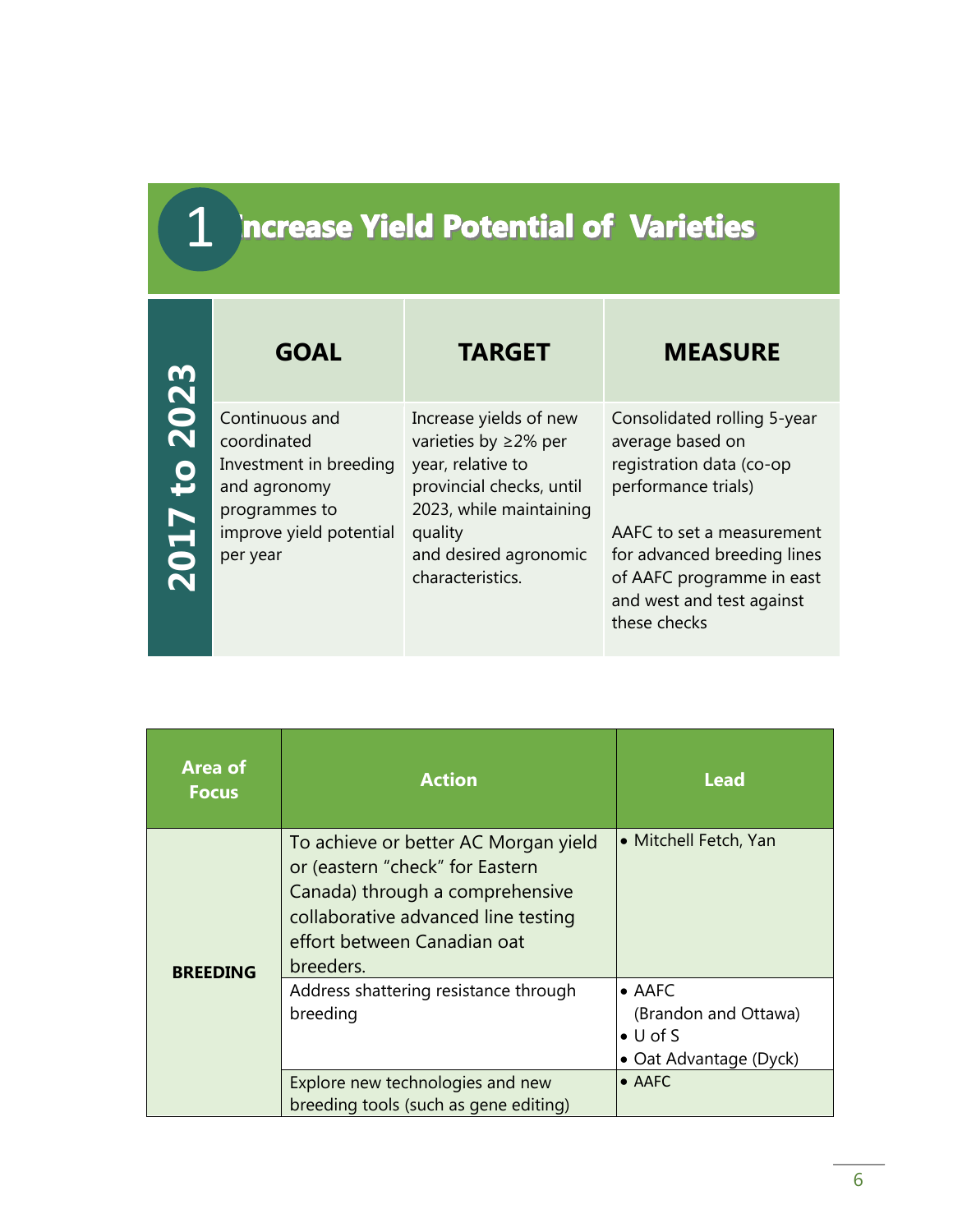| <b>Area of</b><br><b>Focus</b> | <b>Action</b>                                                                                                                                                                                                            | <b>Lead</b>                                                                                     |
|--------------------------------|--------------------------------------------------------------------------------------------------------------------------------------------------------------------------------------------------------------------------|-------------------------------------------------------------------------------------------------|
|                                | Resequencing oat exons (1-2 years) and<br>full genome sequence of multiple oat<br>varieties in 5 years                                                                                                                   | • AAFC (Tinker) and global<br>projects                                                          |
| <b>GENOMICS</b>                | Plan and conduct strategic<br>genotype/phenotype testing of<br>appropriate germplasm to provide a<br>shared baseline for genomic selection,<br>particularly selection for yield in defined<br>target environments        | • AAFC (Tinker)                                                                                 |
|                                | To achieve AC Morgan yields with better<br>quality through disruptive technologies,<br>such as gene identification and editing<br>(long-term collaborative and<br>multidisciplinary goal)                                | • AAFC (Tinker, Mitchell<br>Fetch, Yan)                                                         |
| <b>GENOMICS</b>                | Improve data collection, input provincial<br>performance trial data into a genomics<br>database                                                                                                                          | • AAFC (Tinker)                                                                                 |
|                                | Continued testing of the genomics<br>selections in the Ottawa and Manitoba<br>breeding programme and report on the<br>successes to the group                                                                             | • AAFC (Tinker)<br>• CDC (Beattie)                                                              |
|                                | Develop a coordinated survey system for<br>current and emerging oat pathogens<br>across Canada to improve management<br>strategies, screen varieties, and identify<br>and validate new sources of resistant<br>germplasm | $\bullet$ AAFC<br>(Brandon, Morden and<br>Ottawa)<br>• CDC (Beattie)                            |
| <b>PATHOLOGY</b>               | Improve disease tolerance resistance to<br>stem and crown rust in particular                                                                                                                                             | • AAFC (Brandon, Morden,<br>Ottawa)                                                             |
|                                | Incorporate durable disease resistance<br>into new varieties, breeding against<br>current and emerging pathogen profiles<br>in a variety's adapted region                                                                | $\bullet$ AAFC<br>(Brandon, Morden and<br>Ottawa)<br>$\bullet$ U of S<br>• Oat Advantage (Dyck) |
| <b>OTHER</b>                   | Improve information management<br>(testing phenotypes) for genomics and for<br>meta analysis                                                                                                                             | $\bullet$ AAFC                                                                                  |
|                                | Formalize the process for "Plant Scale"<br>milling trials of new varieties                                                                                                                                               | $\bullet$ AAFC<br>• Millers                                                                     |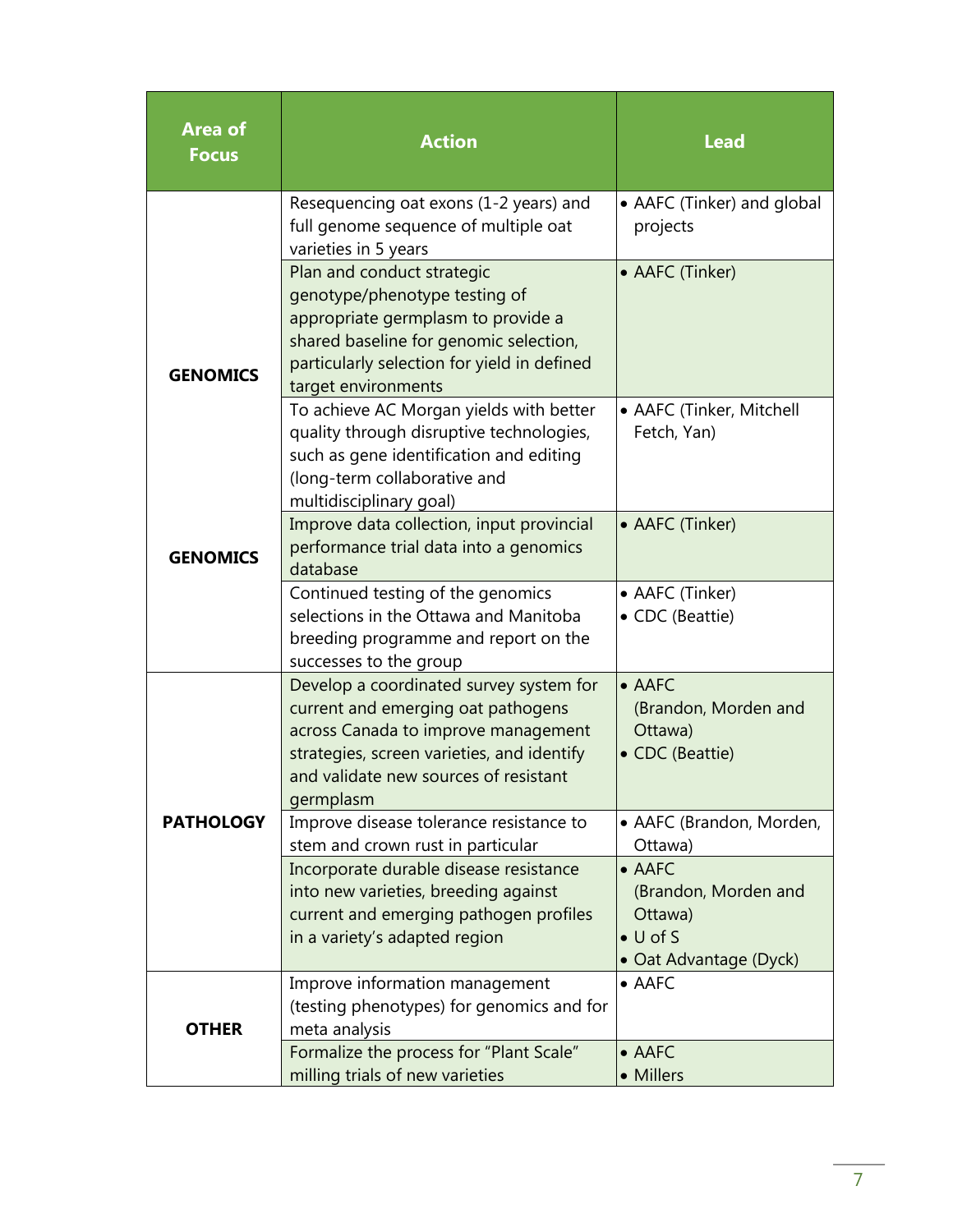# <span id="page-8-0"></span>**Improve Oat Agronomy**

2

| 2023                        | <b>GOAL</b>                                                                                        | <b>TARGET</b>                                                                                | <b>MEASURE</b>                                                                                         |
|-----------------------------|----------------------------------------------------------------------------------------------------|----------------------------------------------------------------------------------------------|--------------------------------------------------------------------------------------------------------|
| $\mathbf{c}$<br><b>Z017</b> | Increase reliability of oat<br>yield and quality<br>through better use of<br>agronomic information | >3% a year increase<br>in yield until 2023<br>Consider accelerating<br>that rate after 2023. | Consolidated rolling 5-year<br>average based on Stats<br>Canada total yield by<br>province and region. |

| <b>Area of Focus</b> | <b>Action</b>                                                                                                                                                                                                                          | <b>Lead</b>                                                                                                                                                                                                                |
|----------------------|----------------------------------------------------------------------------------------------------------------------------------------------------------------------------------------------------------------------------------------|----------------------------------------------------------------------------------------------------------------------------------------------------------------------------------------------------------------------------|
|                      | Need top 5 recommendations for<br>conventional oat production and top 5<br>recommendations for organic oat<br>production that are framed in a clear,<br>farmer-friendly manner.                                                        | • AAFC (May) to Chair<br>• UofA (Hall)<br>• Lakeland College<br>(Perrott)<br>• POGA (Butuk)<br>• General Mills (Rabaey)<br>• Cereals Canada<br>(Churchill)<br>• Grain Millers Inc.<br>(DeBlieck)<br>• Oat Advantage (Dyck) |
| <b>OUTREACH</b>      | Develop fungicide and fertilizer<br>recommendations for high yield,<br>improved standability, and consistent<br>quality across multiple environments and<br>identify optimum seeding rates for high<br>yielding oat management systems | • AAFC (May) to Chair<br>• UofA (Hall)<br>• Grain Millers Inc.<br>(DeBlieck)<br>• POGA (Butuk)<br>• General Mills (Rabaey)<br>• Cereals Canada<br>(Churchill)<br>• Oat Advantage (Dyck)                                    |
|                      | Integrate with other cereals in the field<br>day                                                                                                                                                                                       | • Cereals Canada                                                                                                                                                                                                           |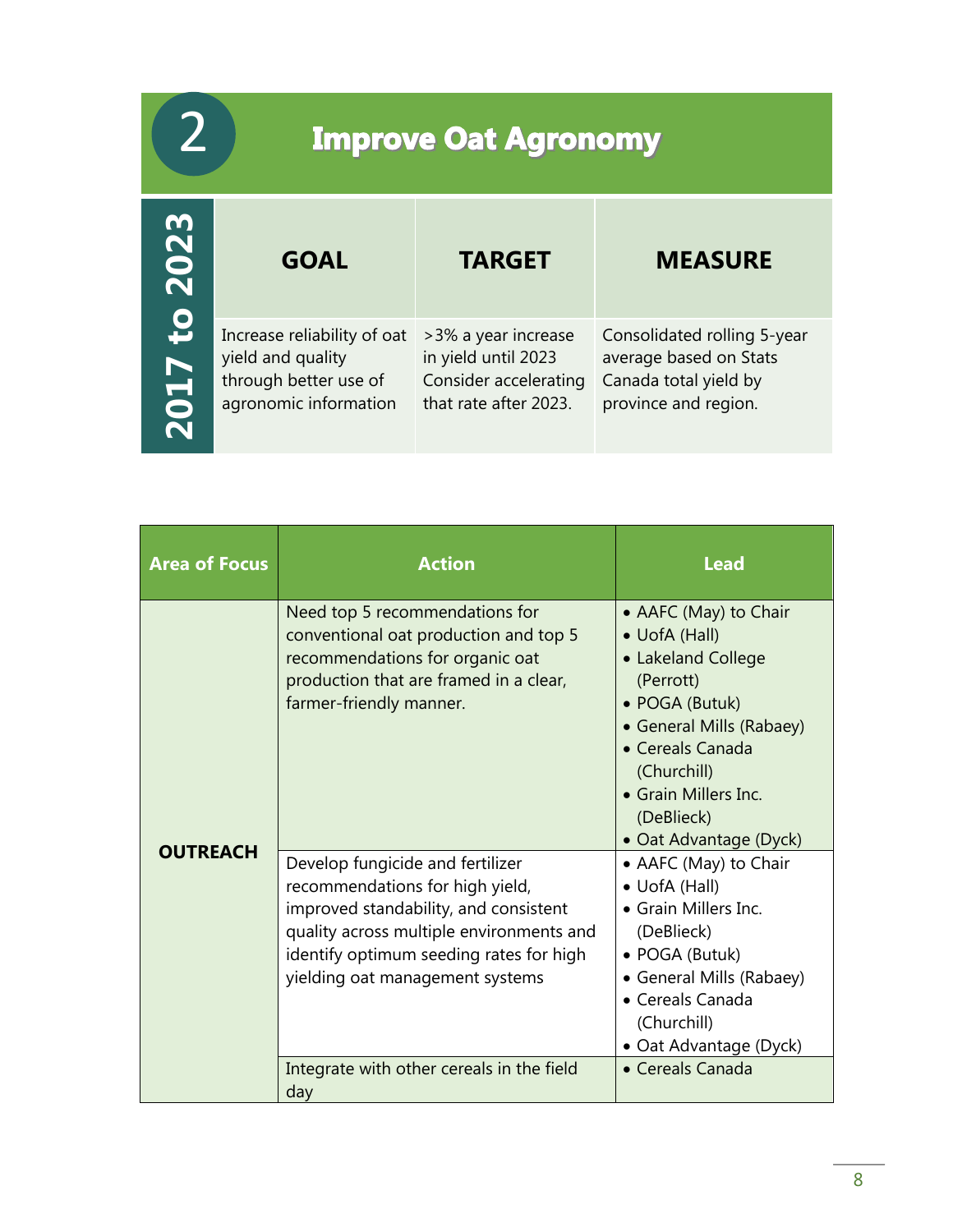| <b>Area of Focus</b> | <b>Action</b>                                                                                                                                                                     | <b>Lead</b>                         |
|----------------------|-----------------------------------------------------------------------------------------------------------------------------------------------------------------------------------|-------------------------------------|
|                      | Establish a single portal of agronomy<br>research                                                                                                                                 | • Cereals Canada                    |
|                      | Develop a strategy for herbicide resistant<br>wild oats                                                                                                                           | • AAFC (May)<br>• UofA (Hall)       |
|                      | Streamline Agronomic Practices on Wild<br>Oat Management, Provide details of row<br>width X N (placement sideband vs.<br>midrow)                                                  | • AAFC (May)<br>• UofA (Linda Hall) |
| <b>OUTREACH</b>      | Utilize currently existing extension<br>networks to reach farmers, including<br>seed companies, miller<br>recommendations, certified crop<br>advisors, public and private sectors | • Cereals Canada                    |
|                      | Describe the benefits of oats in crop<br>rotation                                                                                                                                 | • AAFC (May)<br>• UofA (Hall)       |
|                      | Create variety-specific agronomy<br>packages by using and use new research<br>on:<br>New fungicide<br>Fertilizer<br>Seeding date, etc.                                            | $\bullet$ AAFC<br>• Seed Companies  |
| <b>AGRONOMY</b>      | Improve disease packages                                                                                                                                                          | $\bullet$ AAFC<br>$\bullet$ UofS    |
|                      | Conduct research to improve lodging<br>resistance                                                                                                                                 | $\bullet$ AAFC                      |
|                      | Explore use of plant growth regulators                                                                                                                                            | $\bullet$ UofA<br>• Lakeland        |
| <b>PATHOLOGY</b>     | Develop new tools to predict and reduce<br>pest's impact on crops                                                                                                                 | • AAFC (May)                        |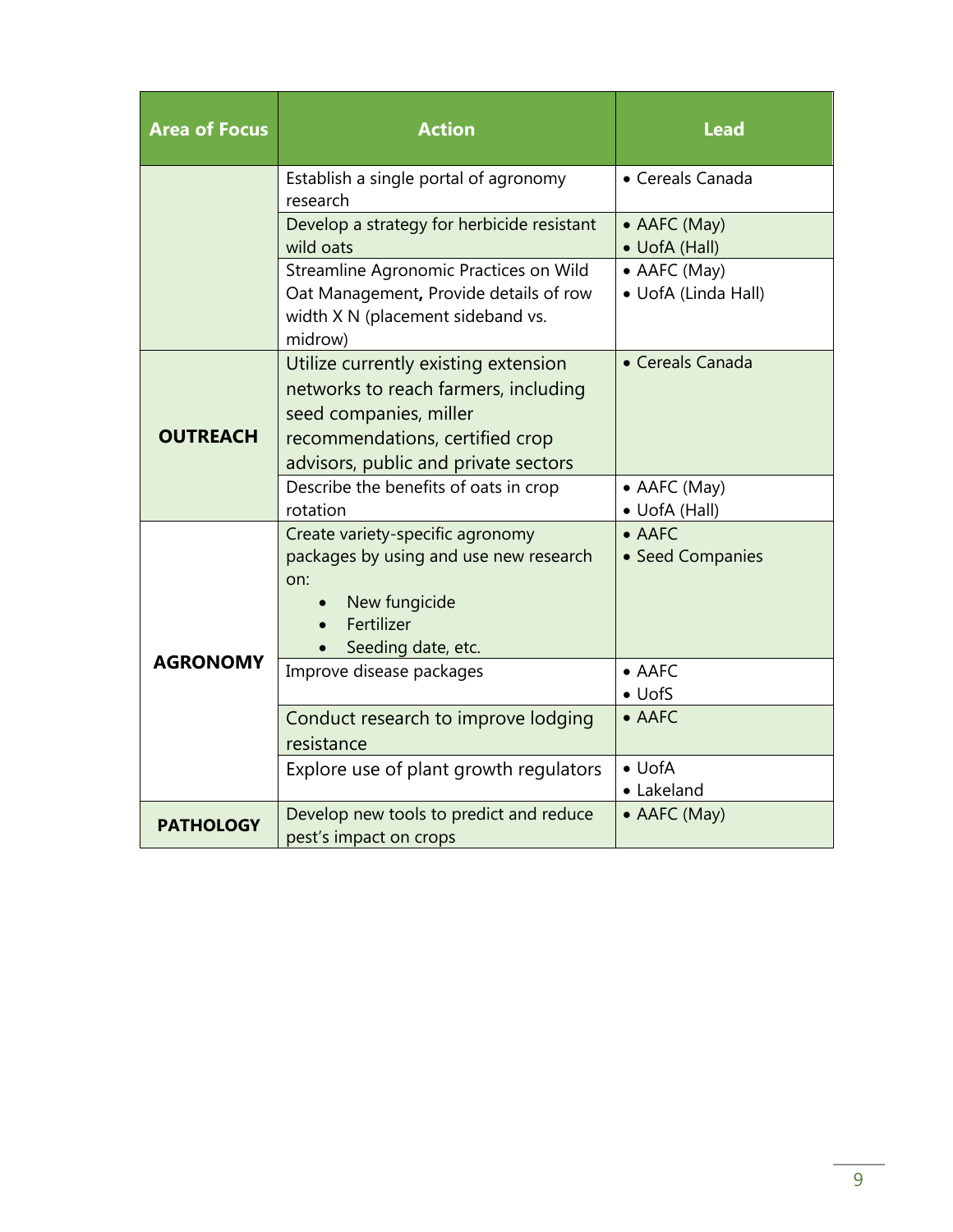# **Improve and Maintain Milling Quality**

<span id="page-10-0"></span>3

| m                                             | <b>GOAL</b>                                 | <b>TARGET</b>                                                                                                                                                                                                 | <b>MEASURE</b>                                                                                                                                                                                         |
|-----------------------------------------------|---------------------------------------------|---------------------------------------------------------------------------------------------------------------------------------------------------------------------------------------------------------------|--------------------------------------------------------------------------------------------------------------------------------------------------------------------------------------------------------|
| 202<br>$\overline{\mathbf{c}}$<br><b>Z017</b> | Improve entire value<br>chain profitability | Ensure all quality<br>measures are being<br>met with a focus by<br>2023 to increase<br>stability, predictability<br>and reliability of ß-<br>glucan levels in milling<br>oat varieties<br>across environments | Crop meets the following<br>specifications year after year:<br>04.5% B-glucan, minimum<br>75.0% Groat<br>13.0% Protein, minimum<br>07.5% Oil content, maximum<br>10.0% Total dietary fibre,<br>minimum |

| <b>Area of Focus</b><br><b>Action</b>                |                                                                                                                                                                                                                                          | <b>Lead</b>                                                                           |
|------------------------------------------------------|------------------------------------------------------------------------------------------------------------------------------------------------------------------------------------------------------------------------------------------|---------------------------------------------------------------------------------------|
| <b>BREEDING</b>                                      | Reconfigure the oat kernel to increase<br>milling yield such as:<br><b>Shallow crease</b><br>Groat to hull ratio<br>$\bullet$<br>Test weight & plumps<br>$\bullet$<br>Kernel uniformity<br>$\bullet$<br>4.5% beta glucan                 | • AAFC (McElroy,<br>Mitchell-Fetch, Yan)<br>$\bullet$ UofS<br>• Oat Advantage (Dyck)  |
| <b>BREEDING</b><br><b>AGRONOMY</b>                   | Establish adequate $\beta$ -glucan levels to<br>keep total crop above 4.5%, year over<br>year<br>Measure milling quality characteristics in<br>each agronomy trial                                                                       | $\bullet$ AAFC<br>$\bullet$ UofS<br>• Oat Advantage<br>• AAFC (May)<br>$\bullet$ UofA |
| <b>PROCESSING</b><br><b>TECH</b>                     | Provide safe crop storage with humidity and<br>pest control                                                                                                                                                                              | • AAFC (May)<br>• UofA (Hall)                                                         |
| <b>PROCESSING</b><br><b>TECH</b><br><b>NUTRITION</b> | Improve processing technology to better<br>achieve quality parameters rather than<br>relying solely on breeding parameters<br>Create a think tank for more ambitious<br>nutrition targets and products to create<br>market opportunities | • Millers and<br>equipment<br>manufacturers<br>• AAFC (Ames)                          |
| <b>NUTRITION</b><br><b>OTHER</b>                     | Foster more oat food product development<br>in Canada                                                                                                                                                                                    | • Millers                                                                             |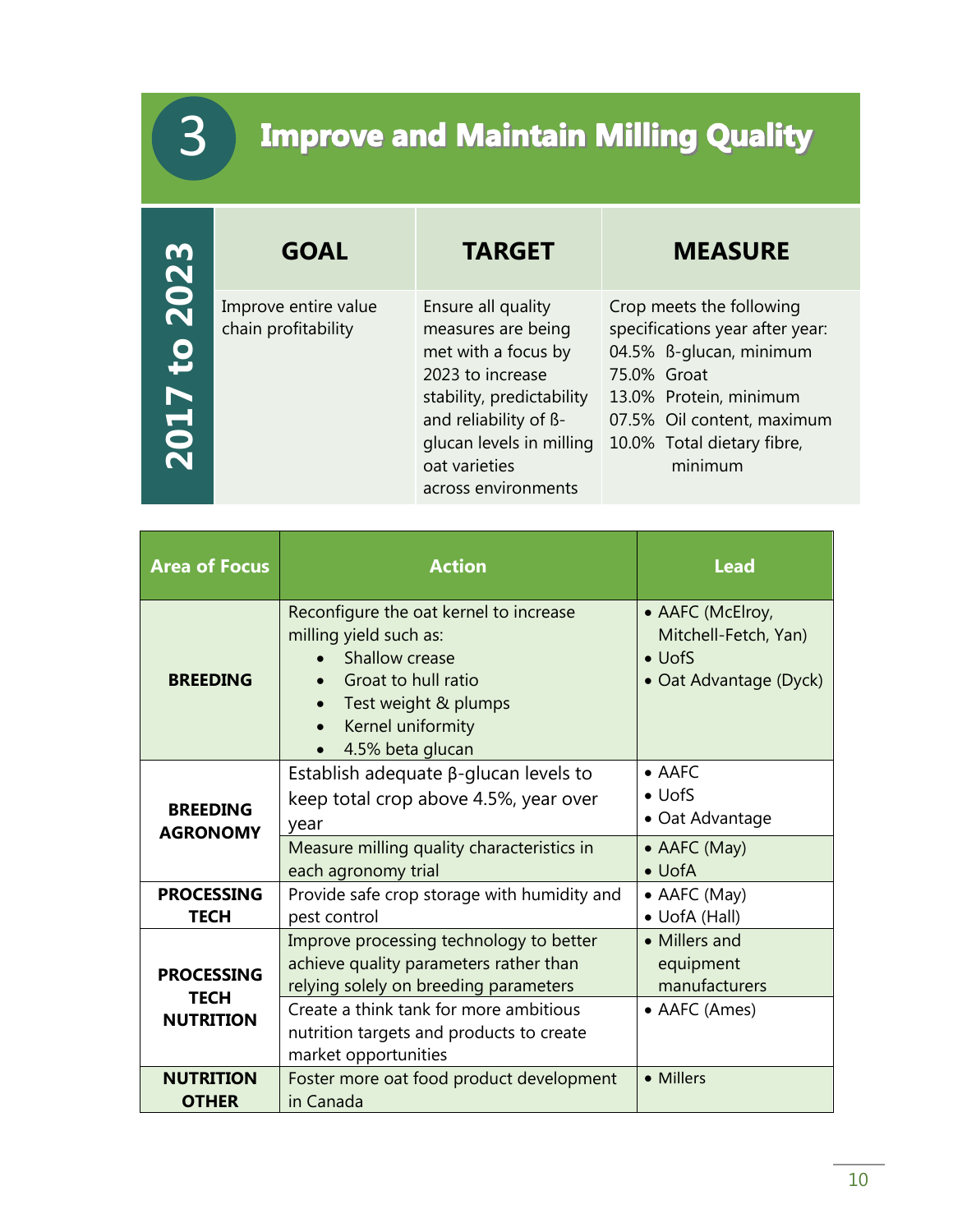#### <span id="page-11-0"></span>Other Activities

In addition to these three pillars, the group discussed overarching activities that further research.

#### <span id="page-11-1"></span>**A. Accelerating Innovation**

It is possible to accelerate innovation in oats. One step is to increase the funding and efficiency of existing research, as well as to create a regular funding platform.

Improving international collaboration is one of the most important aspects of accelerating innovation. It was agreed by the group that research should not be duplicated unnecessarily, but instead increase and improve collaboration internationally by forming partnerships with other countries (e.g.: Sweden) and academic institutions (e.g.: University of North Carolina), who are already sequencing the oat genome and engaged in other work.

Organizations that agreed to be the lead on these ideas were the POBC, CFCRA, AAFC, and Oat Global.

#### <span id="page-11-2"></span>**B. Fostering Collaboration**

Encouraging more engagement and alignment of goals and targets along the whole value chain is imperative to the successful collaboration and advances to be made within the National Oat Research Strategy.

Regular communication and meetings were key points discussed and agreed to by the group. The suggested schedule of meetings is summarized in the chart below.

| <b>Meeting Description</b>                                                                                                                                | <b>Frequency/Timing</b>                         | <b>Recommended</b><br><b>Attendees</b>                                                                                  |
|-----------------------------------------------------------------------------------------------------------------------------------------------------------|-------------------------------------------------|-------------------------------------------------------------------------------------------------------------------------|
| Hold annual<br>conferences calls. May<br>(AAFC) to organize<br>and look at major                                                                          | Arrange near PGDC<br>timing                     | At least 1 representative<br>from each sector of the<br><b>Value Chain</b>                                              |
| measures.                                                                                                                                                 |                                                 |                                                                                                                         |
| Utilize existing<br>industry meetings to<br>capture a wide range<br>of parties to discuss<br>progress/resource<br>requirements on the<br>current strategy | Multiple / Various times<br>throughout the year | Various, depending on<br>existing<br>meeting/conference.<br>Pick items from strategy<br>to advance specific<br>actions. |
| actions                                                                                                                                                   |                                                 |                                                                                                                         |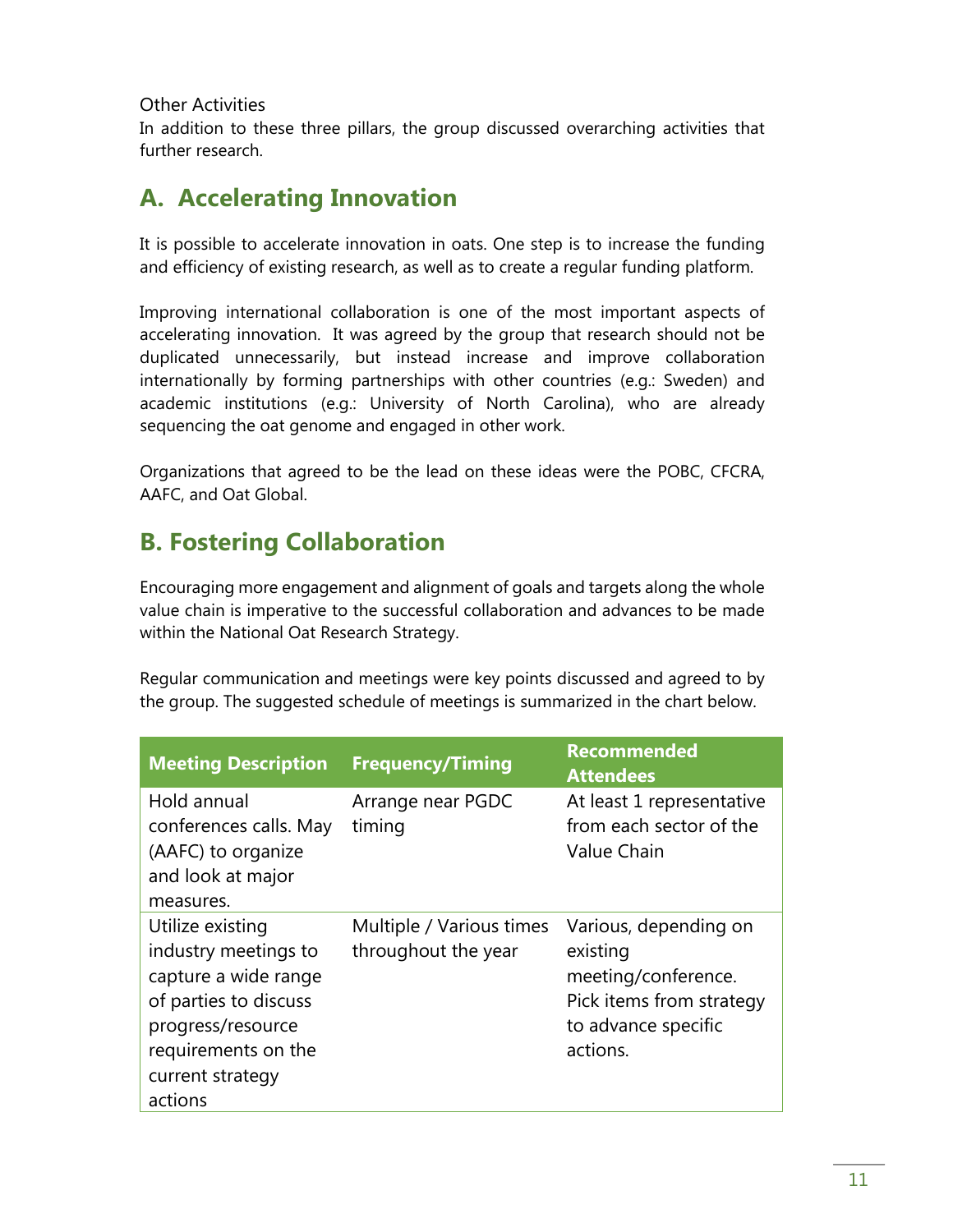| In-person strategic | 3-5 years | All sectors of the value |
|---------------------|-----------|--------------------------|
| planning meeting    |           | chain to be present      |

It is worthwhile to develop an agronomy testing network by creating a working group of all industry players to avoid duplication of research and trials amongst seed companies, agronomists and millers. It was suggested that Researchers can work with millers to arrange larger field scale trials in more areas.

#### <span id="page-12-0"></span>**C. Facilitating Knowledge Transfer**

Knowledge Transfer was a theme that arose multiple times in the discussion of priorities. In particular, the ability to transfer research knowledge to the field is seen as a limiting factor. Longer term a knowledge transfer strategy may be needed. It was also suggested a network could be created to showcase knowledge.

Finally, long term actions to perform data mining of crop insurance data for agronomics recommendations for oats were suggested. Overall, Provide streamlined information management systems and deployment of big data for genomics

#### <span id="page-12-1"></span>**D. Improving Sustainability**

To improve sustainability, oats, must be placed in to the crop rotation more often. It was also suggested that information should be provided on the impact of oats on soil health, it was recommended that a review of the Scandinavian examples would be helpful.

#### <span id="page-12-2"></span>**Background on the Process**

A strategic planning process was convened in 2017 to develop a National Oat Research Strategy until 2023 encompassing the needs of the entire oat value chain. It is informed by research priorities developed by the Canadian Field Crop Research Alliance (CFCRA) at the CFCRA Research Summit held in November 2016 in Gatineau, QC. The CFCRA Research Summit brought together industry representatives, government officials, and members of the scientific research community in Canada to determine to what extent Canada has the capacity to address research needs, and what research approaches could be taken to meet them with the best outcomes. The CFCRA assessed how to best set meaningful, measurable targets for research projects in this sector and measure performance against those targets, taking into account the risks inherent in scientific research as well as the need for return on investment. A report summarizing the 2016 CFCRA Research Summit can be found at [www.fieldcropresearch.ca/cfcra-research](http://www.fieldcropresearch.ca/cfcra-research-summit.html)[summit.html.](http://www.fieldcropresearch.ca/cfcra-research-summit.html)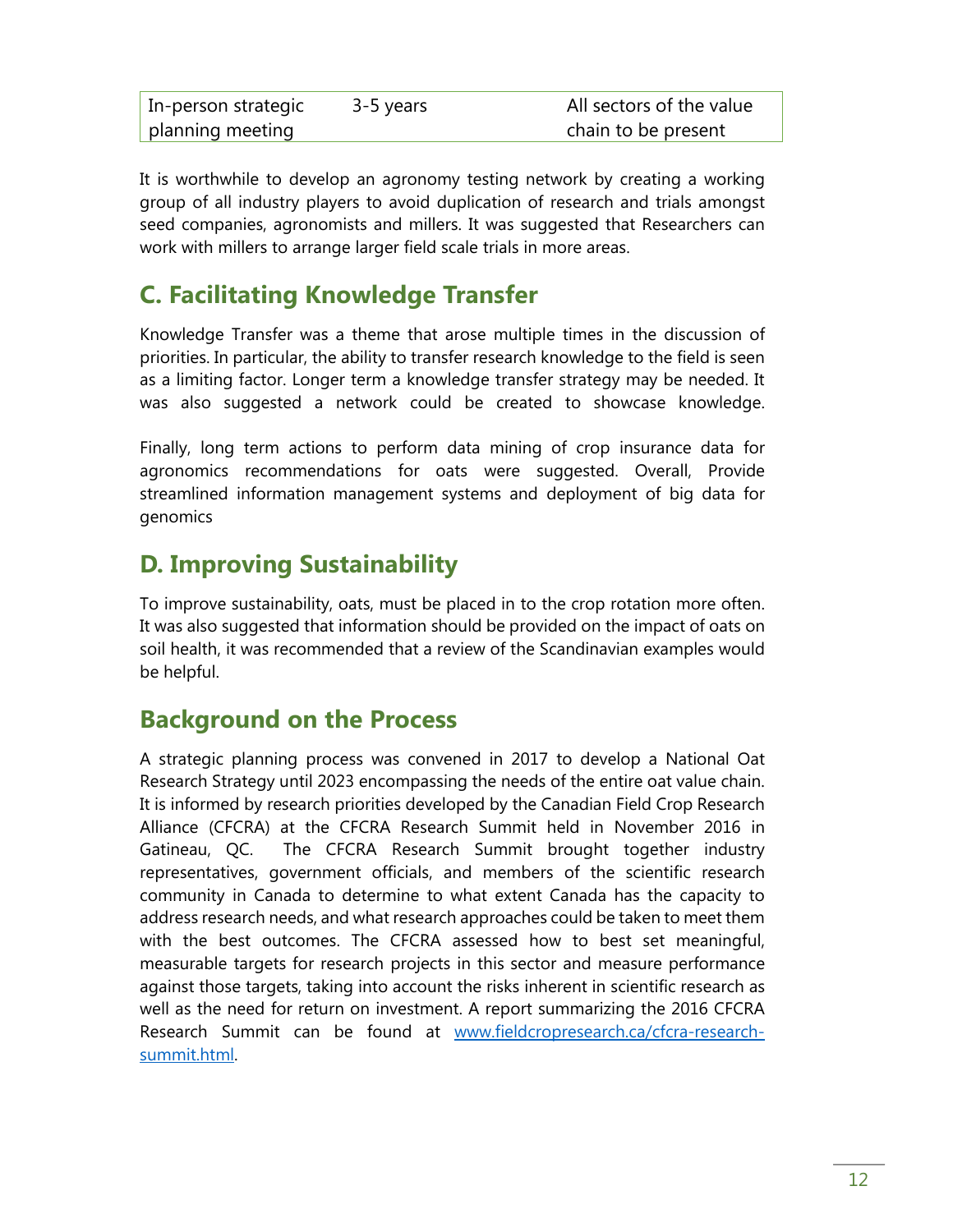In preparation for the National Oat Strategic Planning Session a survey was prepared to gather input from potential attendees on topics of discussion and items that they felt were a priority. On October 26, 2017, a National Research Strategy Planning Session was held in Saskatchewan to develop a 5-year National Oat Research Strategy. A draft strategy was compiled based on the workshop outcomes. The draft strategy underwent a peer review and the review comments were discussed and amalgamated on a conference call in December 2017.

A complete list of participants and contributors to the National Oat Research Strategy can be seen in Appendix A to this report.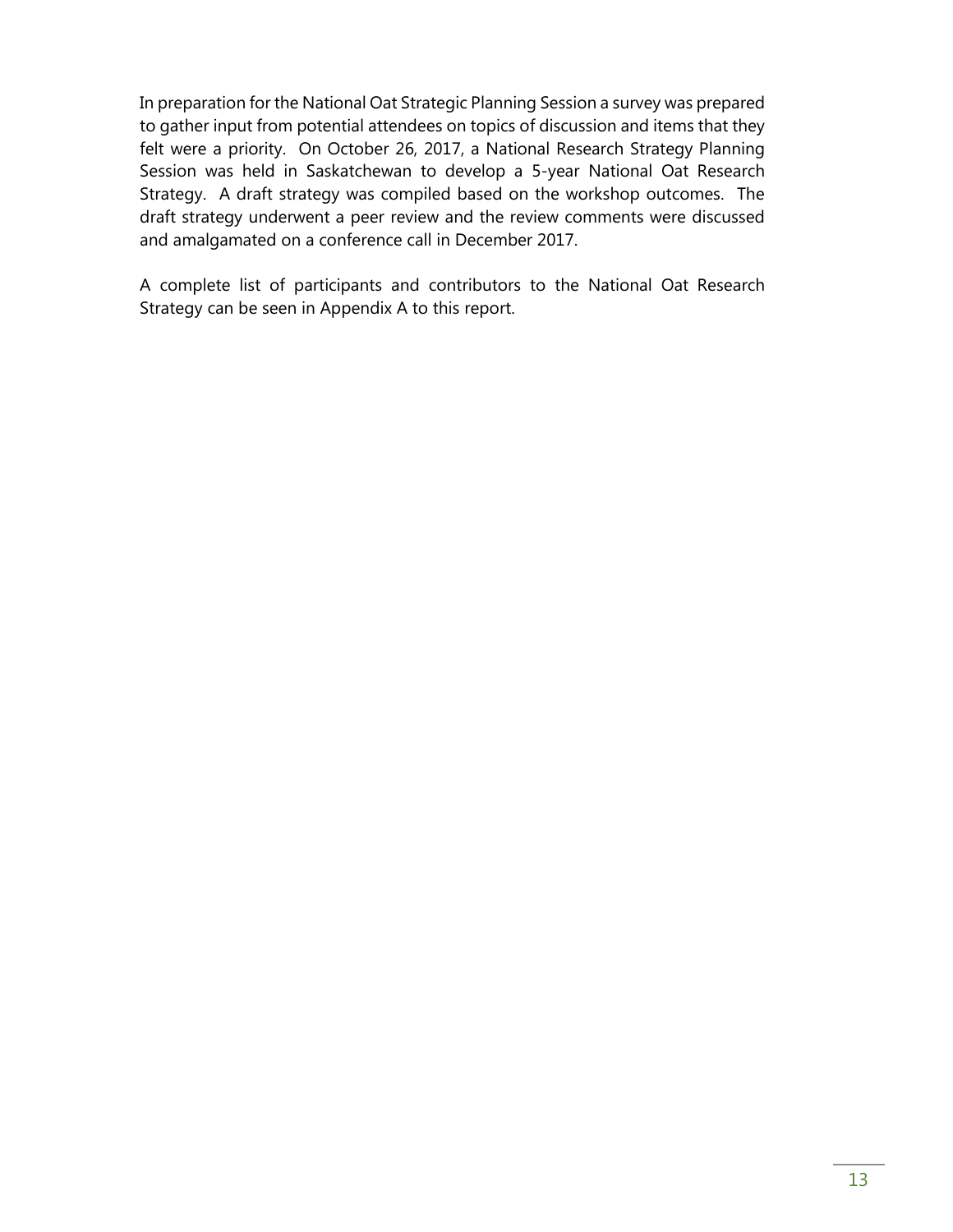<span id="page-14-0"></span>**Appendix - List of Invitees and Contributors to Survey, Workshop and Review of Strategy, including December 12, 2017 Call**

A

| <b>Name</b>                | <b>Organization</b>                     |
|----------------------------|-----------------------------------------|
| <b>Ames, Nancy</b>         | <b>Agriculture and Agri-Food Canada</b> |
| <b>Anderson, Robynne</b>   | Emerging Ag Inc                         |
| <b>Armstrong, Erin</b>     | <b>Canterra Seeds</b>                   |
| <b>Beattie, Aaron</b>      | University of Saskatchewan              |
| <b>Boettger, Brad</b>      | <b>POGA</b>                             |
| <b>Butuk, Alan</b>         | <b>POGA</b>                             |
| <b>Churchill, Karen</b>    | Cereals Canada                          |
| <b>Churko, Chris</b>       | <b>Alliance Seed</b>                    |
| Cowan, Josh                | <b>Grain Farmers of Ontario</b>         |
| <b>Czerwinski, Matthew</b> | <b>Grain Farmers of Ontario</b>         |
| Dahl, Cam                  | Cereals Canada                          |
| <b>DeBlieck, Eric</b>      | Grain Millers Inc.                      |
| Downey, Jim                | <b>SeCan Association</b>                |
| Enns, Art                  | <b>POGA</b>                             |
| Entz, Peter J.             | <b>Richardson International</b>         |
| <b>Ferdette, Jason</b>     | Agriculture and Agri-Food Canada        |
| <b>Fetch, Tom</b>          | Agriculture and Agri-Food Canada        |
| <b>Galbraith, Dennis</b>   | <b>Emerson Milling</b>                  |
| <b>Gusmini, Gabe</b>       | PepsiCo Quaker                          |
| Hainstock, Wade            | <b>POGA</b>                             |
| Hall, Linda                | University of Alberta                   |
| Hansen, Britta             | Oat Global                              |
| Johanson, Jenneth          | <b>POGA</b>                             |
| Katepa-Mupondwa, Felicitas | Agriculture and Agri-Food Canada        |
| <b>Kutcher, Randy</b>      | University of Saskatchewan              |
| <b>Martin, Richard</b>     | <b>Atlantic Grains Council</b>          |
| <b>Mathieson, Shawna</b>   | <b>POGA</b>                             |
| May, Bill                  | Agriculture and Agri-Food Canada        |
| <b>McCartney, Curt</b>     | <b>Agriculture and Agri-Food Canada</b> |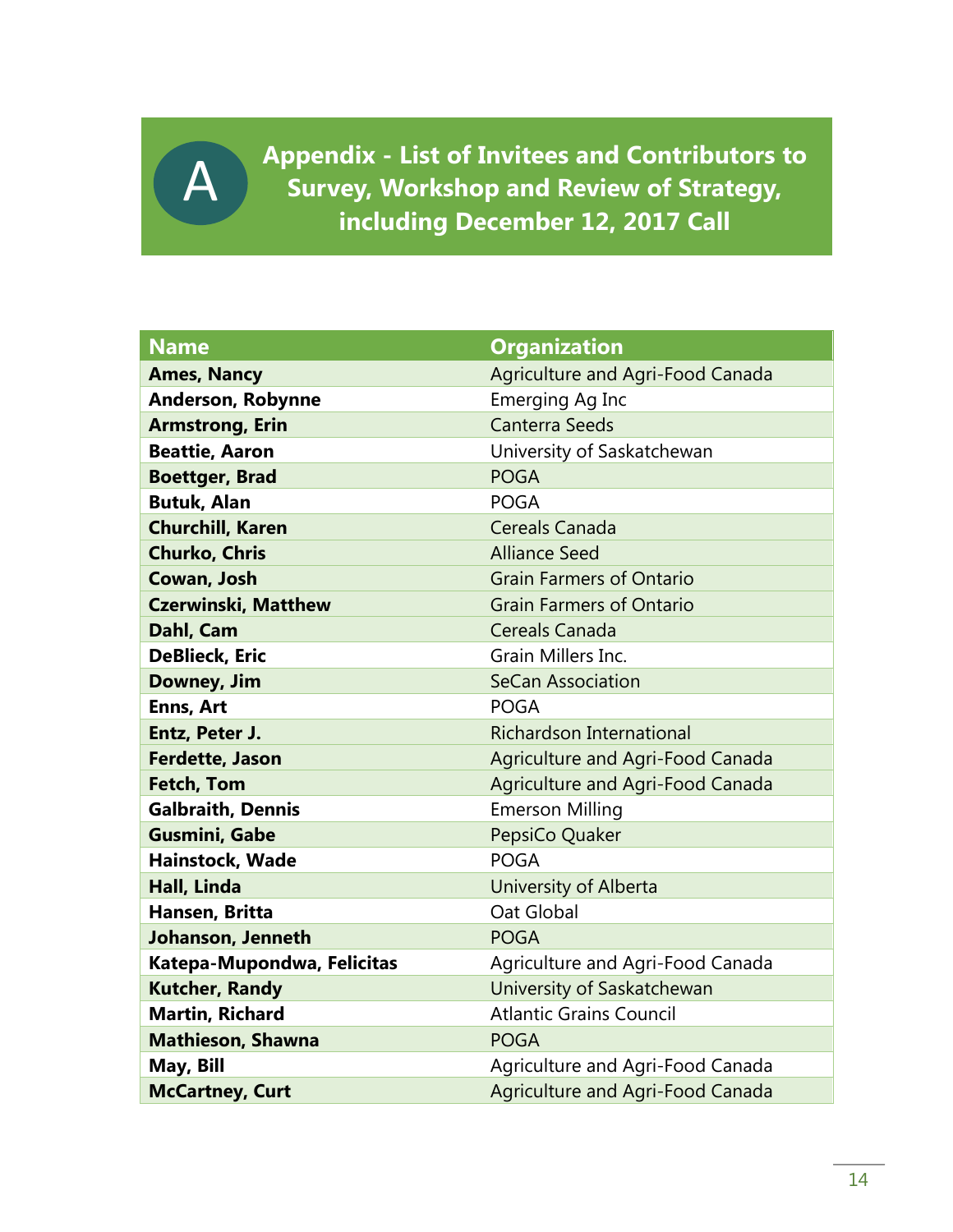| <b>Name</b>              | <b>Organization</b>                     |
|--------------------------|-----------------------------------------|
| <b>Menzies, James</b>    | Agriculture and Agri-Food Canada        |
| <b>Merryweather, Rod</b> | <b>FP Genetics</b>                      |
| Moats, Josh              | <b>FP Genetics</b>                      |
| <b>Perrott, Laurel</b>   | University of Alberta                   |
| <b>Rabaey, Tom</b>       | <b>General Mills</b>                    |
| <b>Roskens, Bruce</b>    | Grain Millers Inc.                      |
| <b>Russell, Heather</b>  | <b>Atlantic Grain Council</b>           |
| <b>Salvano, Esther</b>   | Agriculture and Agri-Food Canada        |
| <b>Shiels, Scott</b>     | Grain Millers Inc.                      |
| <b>Shirtliffe, Steve</b> | University of Saskatchewan              |
| <b>Tiede, Tyler</b>      | PepsiCo Quaker                          |
| <b>Tinker, Nicholas</b>  | Agriculture and Agri-Food Canada        |
| <b>Weik, Ron</b>         | <b>FP Genetics</b>                      |
| Yan, Weikai              | <b>Agriculture and Agri-Food Canada</b> |
| Zoghlami, Salah          | Producteurs de grains du Québec         |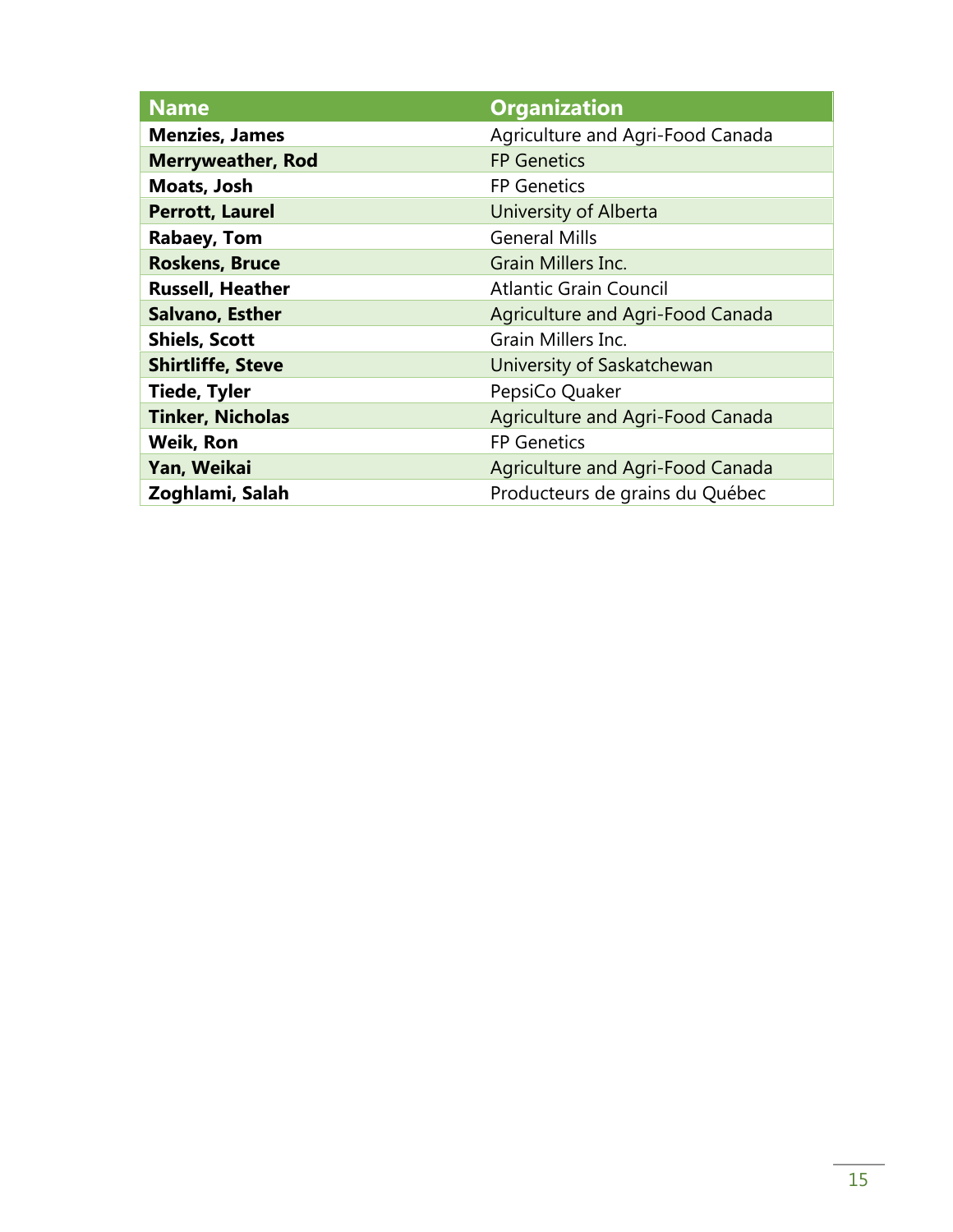<span id="page-16-0"></span>

| <b>Name</b>                     | <b>Organization</b>              |
|---------------------------------|----------------------------------|
| <b>Ames, Nancy</b>              | Agriculture and Agri-Food Canada |
| <b>Anderson, Robynne</b>        | Emerging Ag Inc                  |
| <b>Beattie, Aaron</b>           | University of Saskatchewan       |
| <b>Boettger, Brad</b>           | <b>POGA</b>                      |
| <b>Butuk, Alan</b>              | <b>POGA</b>                      |
| <b>Churchill, Karen</b>         | Cereals Canada                   |
| <b>Churko, Chris</b>            | <b>Alliance Seed</b>             |
| <b>DeBlieck, Eric</b>           | Grain Millers Inc.               |
| Downey, Jim                     | <b>SeCan Association</b>         |
| Dyck, Jim                       | <b>POGA</b>                      |
| <b>Enns, Art</b>                | <b>POGA</b>                      |
| Fradette, Jason                 | Agriculture and Agri-Food Canada |
| <b>Galbraith, Dennis</b>        | <b>Emerson Milling</b>           |
| Gusmini, Gabe                   | PepsiCo Quaker                   |
| <b>Hainstock, Wade</b>          | <b>POGA</b>                      |
| Hall, Linda                     | University of Alberta.           |
| Hansen, Britta                  | <b>Oat Global</b>                |
| Johanson, Jenneth               | <b>POGA</b>                      |
| Katepa-Mupondwa, Felicitas      | Agriculture and Agri-Food Canada |
| Mathieson, Shawna               | <b>POGA</b>                      |
| May, Bill                       | Agriculture and Agri-Food Canada |
| <b>McCartney, Curt</b>          | Agriculture and Agri-Food Canada |
| <b>Merryweather, Rod</b>        | <b>FP Genetics</b>               |
| <b>Mitchell Fetch, Jennifer</b> | Agriculture and Agri-Food Canada |
| <b>Moats, Josh</b>              | <b>FP Genetics</b>               |
| <b>Rabaey, Tom</b>              | General Mills,                   |
| <b>Rundel, Chris</b>            | <b>POGA</b>                      |
| Salvano, Esther                 | Agriculture and Agri-Food Canada |
| <b>Shiels, Scott</b>            | Grain Millers Inc.               |
| <b>Tinker, Nicholas</b>         | Agriculture and Agri-Food Canada |
| Zoghlami, Salah                 | Producteurs de grains du Québec  |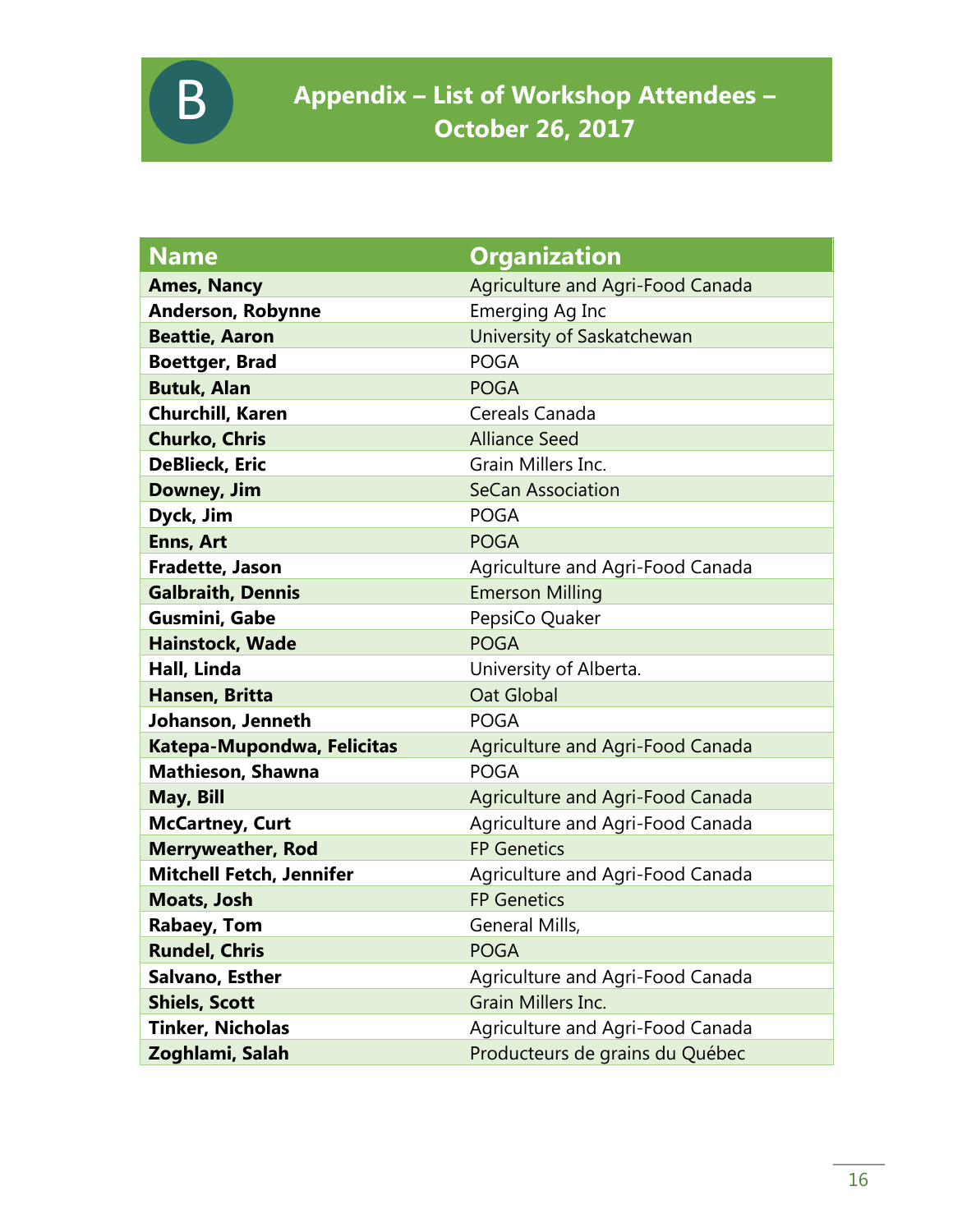

## <span id="page-17-0"></span>**Appendix – Survey Participants**

| <b>Name</b>                | <b>Organization</b>              |
|----------------------------|----------------------------------|
| <b>Armstrong, Erin</b>     | <b>Canterra Seeds</b>            |
| <b>Czerwinski, Matthew</b> | <b>Grain Farmers of Ontario</b>  |
| <b>Galbraith, Dennis</b>   | <b>Emerson Milling</b>           |
| May, Bill                  | Agriculture and Agri-Food Canada |
| <b>Mathieson, Shawna</b>   | <b>POGA</b>                      |
| <b>McCartney, Curt</b>     | Agriculture and Agri-Food Canada |
| <b>Menzies, James</b>      | Agriculture and Agri-Food Canada |
| Moats, Josh                | <b>FP Genetics</b>               |
| <b>Tinker, Nicholas</b>    | Agriculture and Agri-Food Canada |
| Zoghlami, Salah            | Producteurs de grains du Québec  |